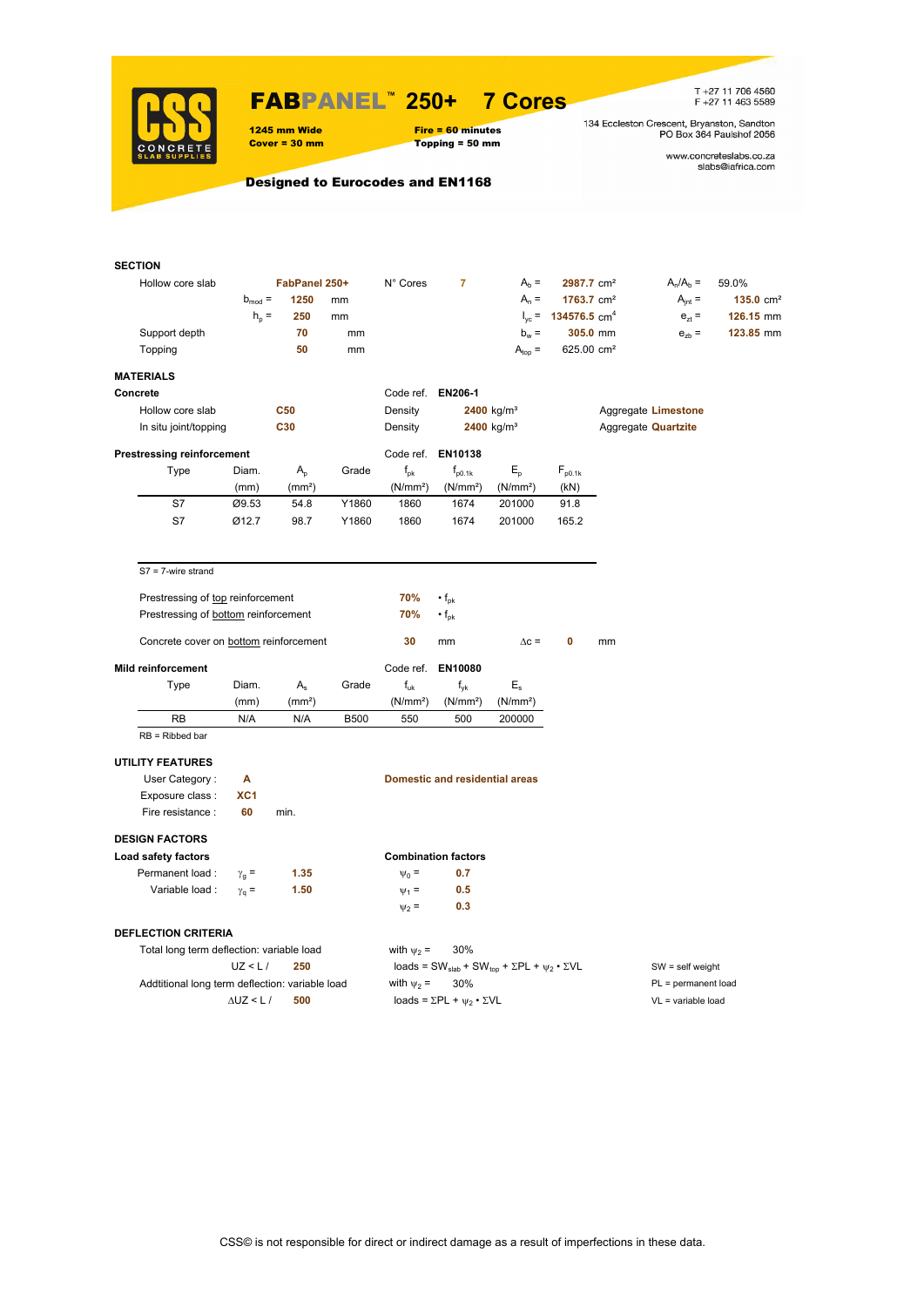

## FABPANEL**™ 250+ 7 Cores**

1245 mm Wide Fire = 60 minutes<br>
Cover = 30 mm Topping = 50 mm Topping = 50 mm

T+27 11 706 4560<br>F+27 11 463 5589

134 Eccleston Crescent, Bryanston, Sandton<br>PO Box 364 Paulshof 2056

www.concreteslabs.co.za<br>slabs@iafrica.com

Designed to Eurocodes and EN1168

#### **This Load Span Table is for guidance only and should not be considered as a complete calculation.**

| <b>Reinforcement type</b>                 | <b>STR 01</b> | <b>STR 02</b> |  |  |  |  |
|-------------------------------------------|---------------|---------------|--|--|--|--|
| <b>Top reinforcement</b>                  | 2xØ9.53       | 2xØ9.53       |  |  |  |  |
| <b>Bottom reinforcement</b>               | 6xØ12.7       | 8xØ12.7       |  |  |  |  |
| <b>Reinforcement</b> (kg/m <sup>2</sup> ) | 4.41          | 5.65          |  |  |  |  |
| $M_{Rd}$<br>(kNm/m)                       | 178.4         | 226.2         |  |  |  |  |
| $V_{nc,Rd}$<br>(kN/m)                     | 83.6          | 87.2          |  |  |  |  |
| $V_{c, Rd}$<br>(kN/m)                     | 87.2          | 100.5         |  |  |  |  |

| <b>Permanent</b><br>load | <b>Variable</b><br>load  |       | <b>CLEAR SPAN (IN METERS)</b> |  |                  |         |  |  |
|--------------------------|--------------------------|-------|-------------------------------|--|------------------|---------|--|--|
| $g$ (kN/m <sup>2</sup> ) | $q$ (kN/m <sup>2</sup> ) |       |                               |  | $L_{\text{sup}}$ | $L_{n}$ |  |  |
| 1.50                     | 1.50                     | 12.31 | 12.83                         |  |                  |         |  |  |
| 1.50                     | 2.00                     | 12.02 | 12.59                         |  |                  |         |  |  |
| 1.50                     | 2.50                     | 11.59 | 12.37                         |  |                  |         |  |  |
| 1.50                     | 3.00                     | 11.20 | 12.17                         |  |                  |         |  |  |
| 1.50                     | 3.50                     | 10.85 | 11.97                         |  |                  |         |  |  |
| 1.50                     | 4.00                     | 10.53 | 11.79                         |  |                  |         |  |  |
| 1.50                     | 5.00                     | 9.96  | 11.21                         |  |                  |         |  |  |
| 1.50                     | 6.00                     | 9.48  | 10.67                         |  |                  |         |  |  |
| 1.50                     | 7.00                     | 9.06  | 10.20                         |  |                  |         |  |  |
| 1.50                     | 8.00                     | 8.69  | 9.71                          |  |                  |         |  |  |
| 1.50                     | 9.00                     | 8.37  | 9.04                          |  |                  |         |  |  |
| 1.50                     | 10.00                    | 8.08  | 8.46                          |  |                  |         |  |  |
| 1.50                     | 12.50                    | 7.08  | 7.28                          |  |                  |         |  |  |
| 1.50                     | 15.00                    | 6.23  | 6.41                          |  |                  |         |  |  |
| 1.50                     | 20.00                    | 5.05  | 5.19                          |  |                  |         |  |  |

#### **SECTION - self weight**

| Precast slab:           | 3.32 | kN/m <sup>2</sup> |                                |      |                   |                            |
|-------------------------|------|-------------------|--------------------------------|------|-------------------|----------------------------|
| Joint:                  | 0.25 | kN/m <sup>2</sup> | $\Rightarrow$ Sum =            | 3.58 | kN/m <sup>2</sup> | $(slab + joint)$           |
| Topping:                | 1.18 | kN/m <sup>2</sup> | $\Rightarrow$ Sum =            | 4.75 | kN/m <sup>2</sup> | $(slab + joint + topping)$ |
| <b>UTILITY FEATURES</b> |      |                   |                                |      |                   |                            |
| User Category:          | А    |                   | Domestic and residential areas |      |                   |                            |
| Exposure class:         | XC1  |                   | Fire resistance :              | 60   | min.              |                            |
|                         |      |                   |                                |      |                   |                            |

**DEFLECTION CRITERIA**

Long term part of variable load  $v_2 = 0.3$ 

- Long term TOTAL deflection under self weight of the slab + total permanent load + 30% of the variable load < L / 250 - Long term ADDITIONAL deflection under total permanent load + 30% of the variable load < L / 500